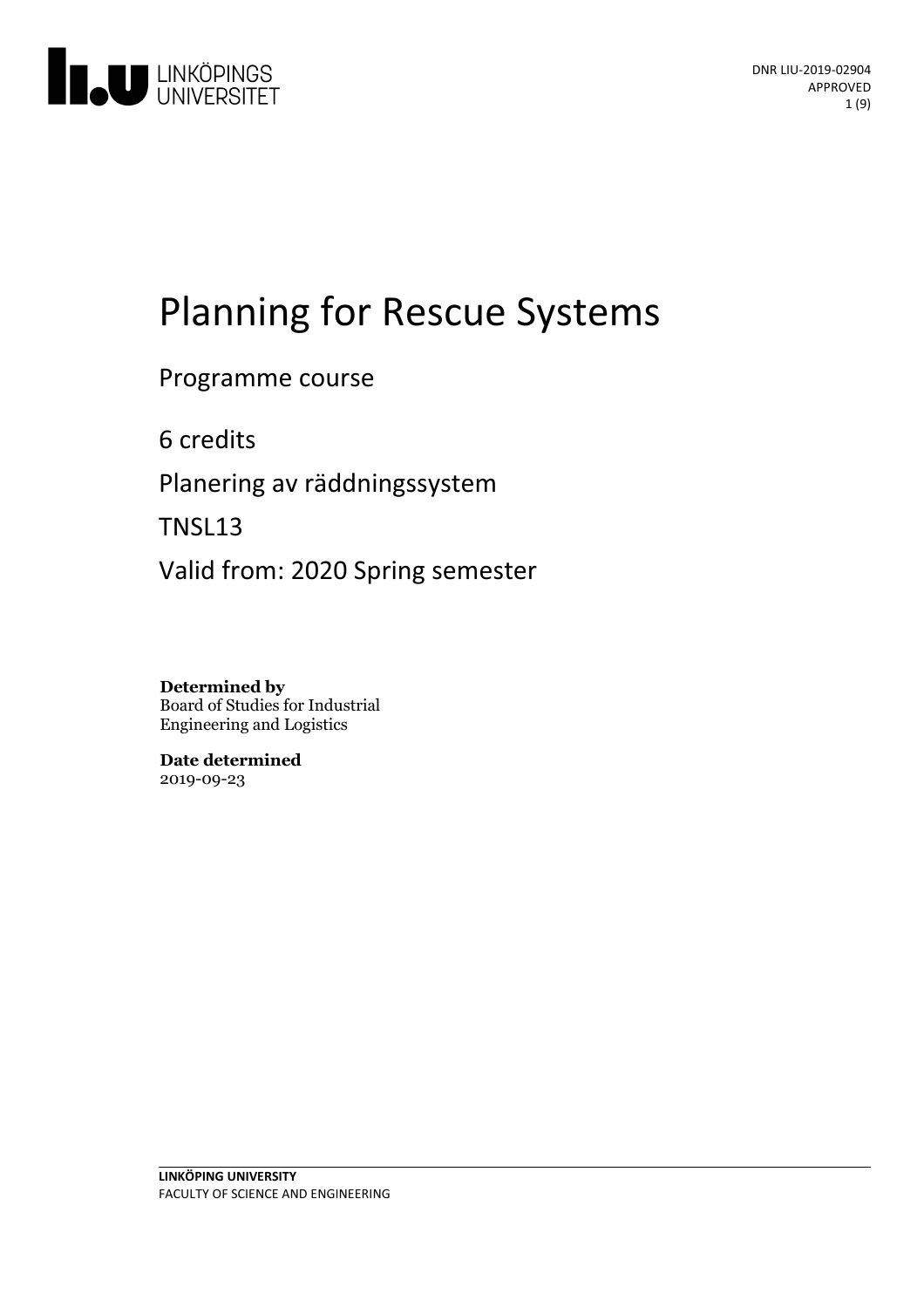Main field of study Logistics

Course level

First cycle

# Advancement level

 $G<sub>2</sub>X$ 

# Course offered for

- Air Transportation and Logistics, Bachelor's Programme
- Civic Logistics, Bachelor's Programme

### Entry requirements

Note: Admission requirements for non-programme students usually also include admission requirements for the programme and threshold requirements for progression within the programme, or corresponding.

# Prerequisites

Basics in economics, logistics, optimization and geographical information systems

# Intended learning outcomes

The students will get a good overview over today's systems for rescue and response. This includes organization of the systems, how they can be analyzed, planned and controlled. After the course, the students should:

- $\bullet$  Be able to account for and critically discuss the organization and function of today's response and rescue systems.
- Understand and be able to use appropriate methods for analyzing rescue systems and for planning and control of the system resources.
- $\bullet$  Be able to describe technical tools that are functional within the systems and be able to handle a selection of these tools
- Be able to design and organize new systems for response and rescue, taking into account different factors from the society

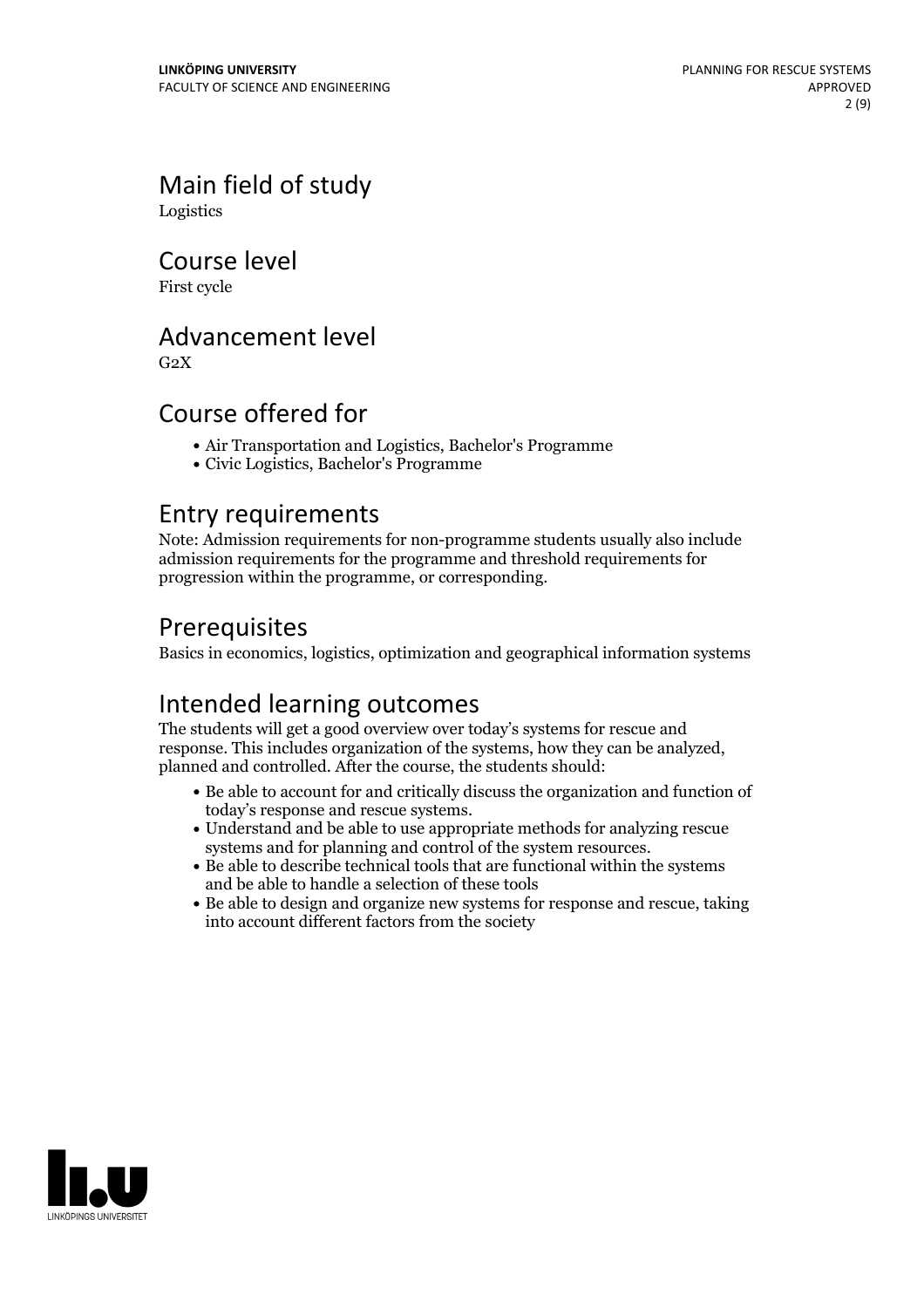## Course content

Presentation of rescue and response systems, including fire and rescue services, emergency medical services, police, alarm centers as well as the organization and

control of these. Analysis of rescue and response systems, for example as to regard to cooperation planning and practical realization of the services.<br>Presentation, analysis and use of, for the subject, appropriate planning, control

and analysis methods such as for example forecasting, resource planning, localization models and methods. Presentation and use oftechnical tools that can be used in the systems, for

example GIS-tools and planning systems.

# Teaching and working methods

The course will consist of lectures and seminars. The lectures will discuss the main part of the theoretical content, while the seminars will be dedicated to case works and assignments. The laboratory work will mainly consist of computer assisted exercises and assignments. Relevant field trips will be taken asa part of the course. .

# Examination

UPG2 Case and assignments 6 credits U, 3, 4, 5

# Grades

Four-grade scale, LiU, U, 3, 4, 5

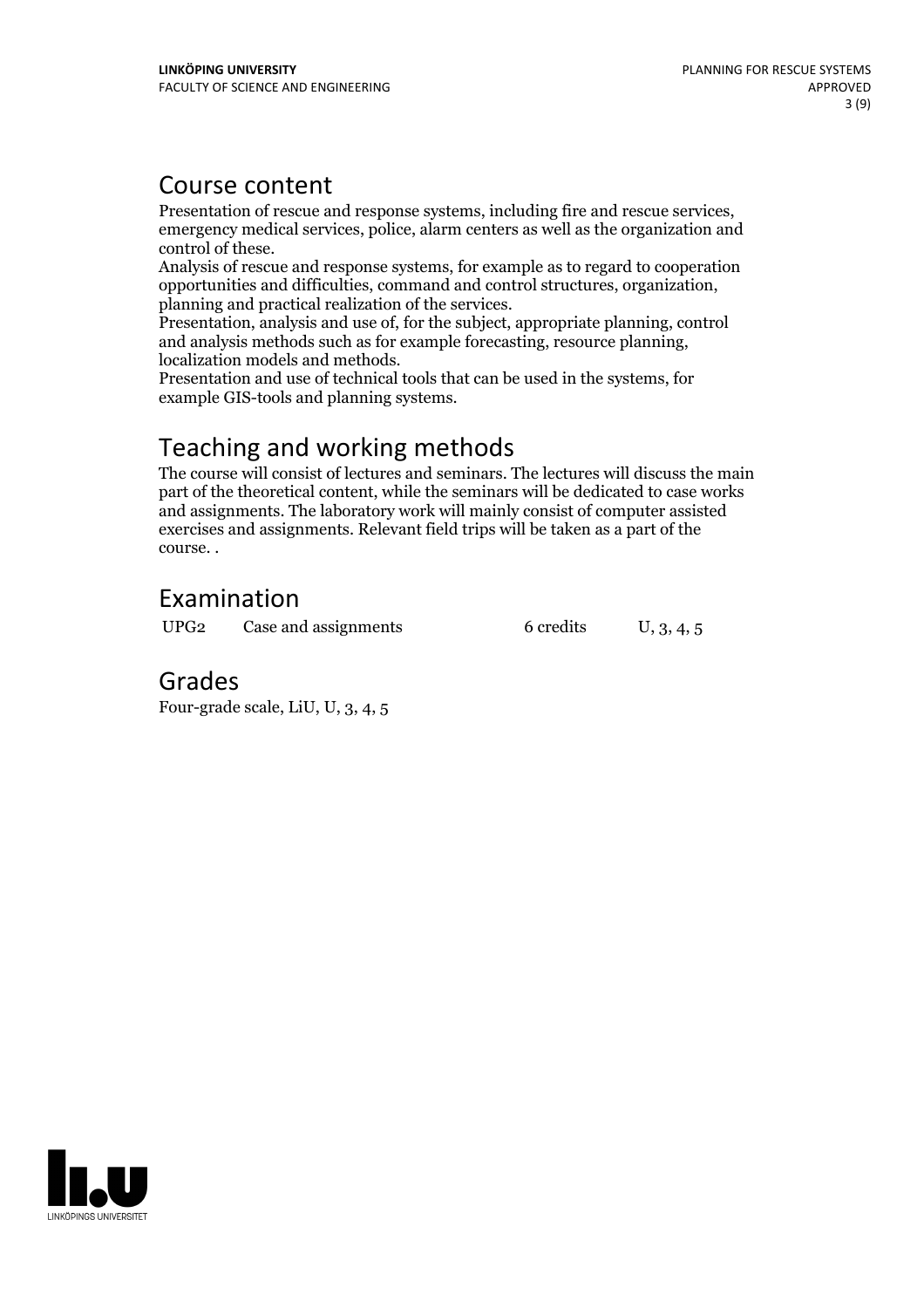# Other information

#### **About teaching and examination language**

The teaching language is presented in the Overview tab for each course. The examination language relates to the teaching language as follows:

- If teaching language is Swedish, the course as a whole or in large parts, is taught in Swedish. Please note that although teaching language is Swedish, parts of the course could be given in English. Examination language is
- Swedish.<br>• If teaching language is Swedish/English, the course as a whole will be taught in English if students without prior knowledge of the Swedish language participate. Examination language is Swedish or English
- $\bullet$  If teaching language is English, the course as a whole is taught in English. Examination language is English.

### **Other**

The course is conducted in a manner where both men's and women's

experience and knowledge are made visible and developed. The planning and implementation of <sup>a</sup> course should correspond to the course syllabus. The course evaluation should therefore be conducted with the course syllabus as a starting point.

### Department

Institutionen för teknik och naturvetenskap

# Director of Studies or equivalent

Erik Bergfeldt

Examiner Tobias Andersson Granberg

### Education components

Preliminary scheduled hours: 46 h Recommended self-study hours: 114 h

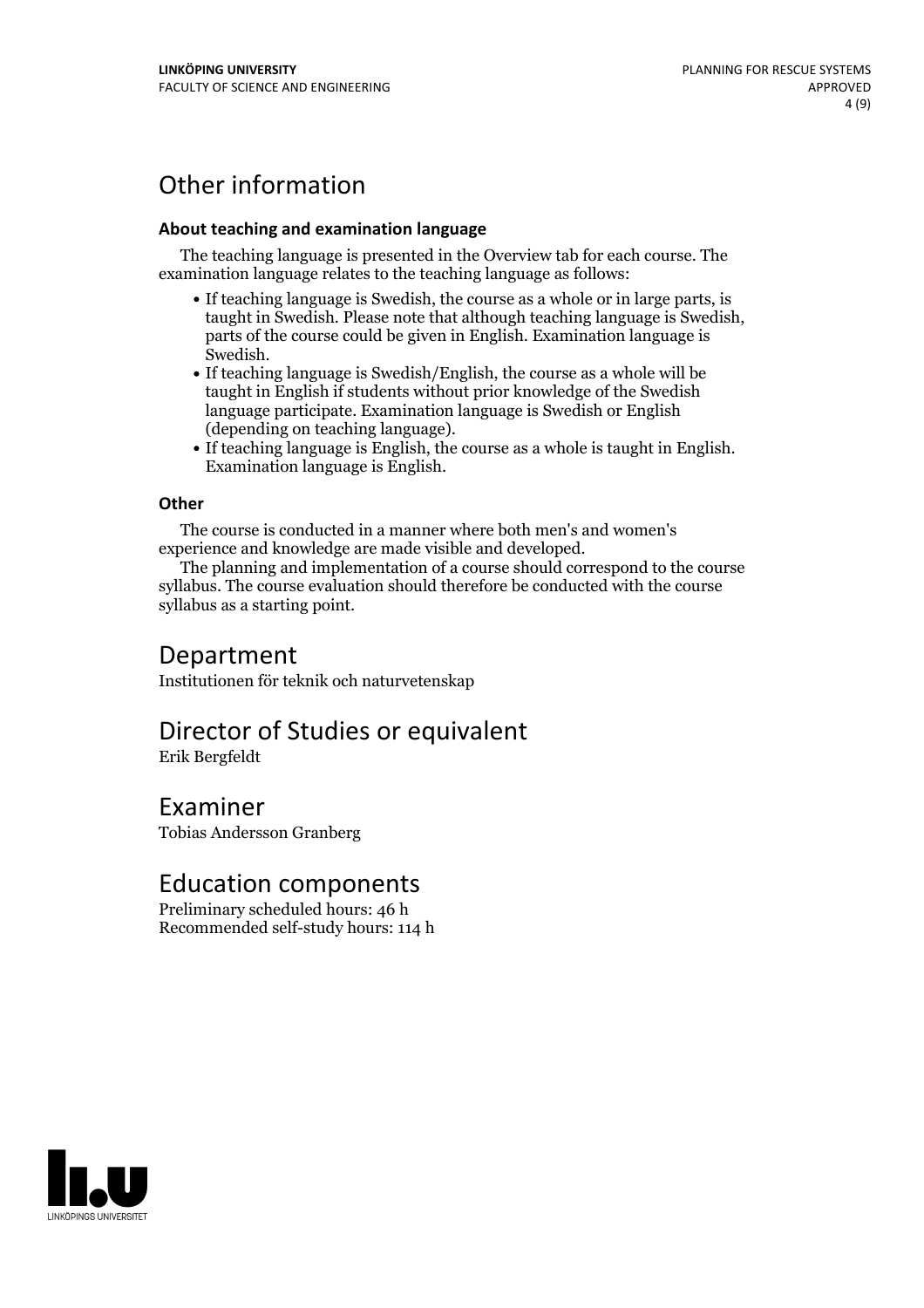# **Common rules**

### **Course syllabus**

A syllabus must be established for each course. The syllabus specifies the aim and contents of the course, and the prior knowledge that a student must have in order to be able to benefit from the course.

### **Timetabling**

Courses are timetabled after a decision has been made for this course concerning its assignment to a timetable module.

### **Interrupting a course**

The vice-chancellor's decision concerning regulations for registration, deregistration and reporting results (Dnr LiU-2015-01241) states that interruptions in study are to be recorded in Ladok. Thus, all students who do not participate in a course for which they have registered must record the interruption, such that the registration on the course can be removed. Deregistration from <sup>a</sup> course is carried outusing <sup>a</sup> web-based form: https://www.lith.liu.se/for-studenter/kurskomplettering?l=en.

### **Cancelled courses**

Courses with few participants (fewer than 10) may be cancelled or organised in a manner that differs from that stated in the course syllabus. The Dean is to deliberate and decide whether a course is to be cancelled or changed from the course syllabus.

### **Guidelines relatingto examinations and examiners**

For details, see Guidelines for education and examination for first-cycle and second-cycle education at Linköping University, http://styrdokument.liu.se/Regelsamling/VisaBeslut/917592.

An examiner must be employed as a teacher at LiU according to the LiU Regulations for Appointments

(https://styrdokument.liu.se/Regelsamling/VisaBeslut/622784). For courses in second-cycle, the following teachers can be appointed as examiner: Professor (including Adjunct and Visiting Professor), Associate Professor (including Adjunct), Senior Lecturer (including Adjunct and Visiting Senior Lecturer), Research Fellow, or Postdoc. For courses in first-cycle, Assistant Lecturer (including Adjunct and Visiting Assistant Lecturer) can also be appointed as examiner in addition to those listed for second-cycle courses. In exceptional cases, a Part-time Lecturer can also be appointed as an examiner at both first- and second cycle, see Delegation of authority for the Board of Faculty of Science and Engineering.

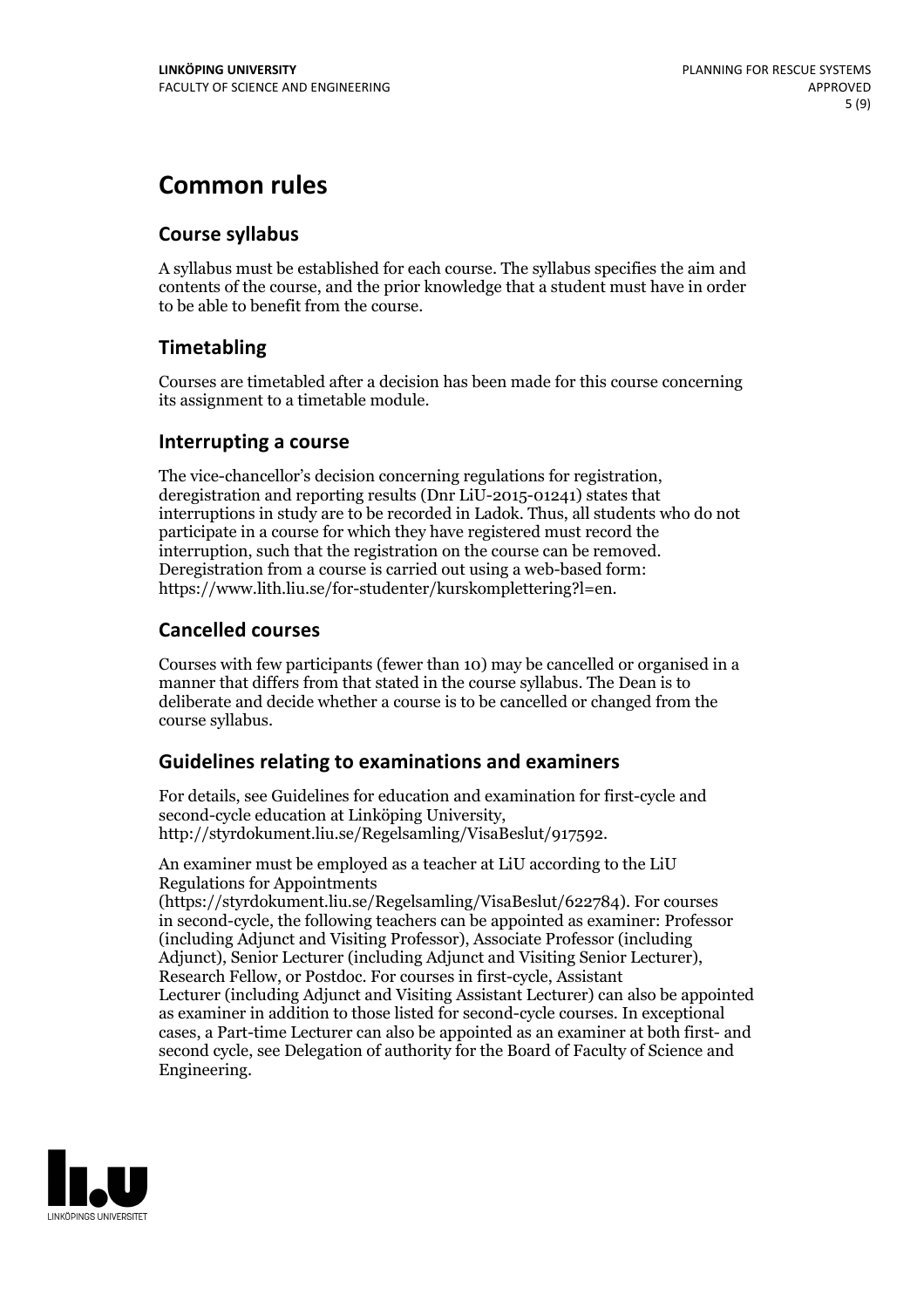### **Forms of examination**

#### **Examination**

Written and oral examinations are held at least three times a year: once immediately after the end of the course, once in August, and once (usually) in one of the re-examination periods. Examinations held at other times are to follow a decision of the board of studies.

Principles for examination scheduling for courses that follow the study periods:

- courses given in VT1 are examined for the first time in March, with re-examination in June and August
- courses given in VT2 are examined for the first time in May, with re-examination in August and October
- courses given in HT1 are examined for the first time in October, with re-examination in January and August
- courses given in HT2 are examined for the first time in January, with re-examination in March and in August.

The examination schedule is based on the structure of timetable modules, but there may be deviations from this, mainly in the case of courses that are studied and examined for several programmes and in lower grades (i.e. 1 and 2).

Examinations for courses that the board of studies has decided are to be held in alternate years are held three times during the school year in which the course is given according to the principles stated above.

Examinations for courses that are cancelled orrescheduled such that they are not given in one or several years are held three times during the year that immediately follows the course, with examination scheduling that corresponds to the scheduling that was in force before the course was cancelled or rescheduled.

When a course is given for the last time, the regular examination and two re-<br>examinations will be offered. Thereafter, examinations are phased out by offering three examinations during the following academic year at the same times as the examinations in any substitute course. If there is no substitute course, three examinations will be offered during re-examination periods during the following academic year. Other examination times are decided by the board of studies. In all cases above, the examination is also offered one more time during the academic year after the following, unless the board of studies decides otherwise.

If a course is given during several periods of the year (for programmes, or on different occasions for different programmes) the board or boards of studies determine together the scheduling and frequency of re-examination occasions.

#### **Registration for examination**

In order to take an examination, a student must register in advance at the Student Portal during the registration period, which opens 30 days before the date of the examination and closes 10 days before it. Candidates are informed of the location of the examination by email, four days in advance. Students who have not

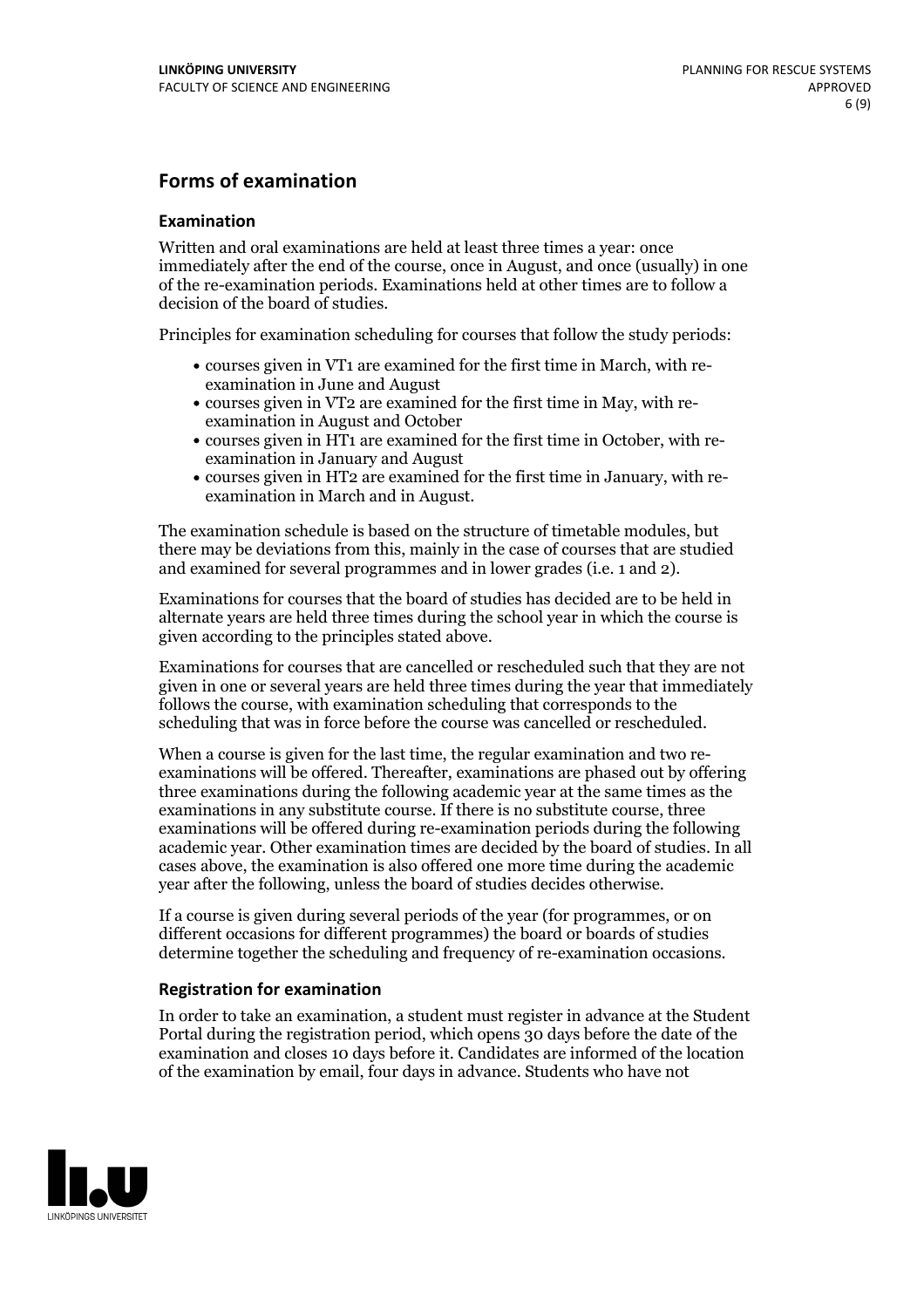registered for an examination run the risk of being refused admittance to the examination, if space is not available.

Symbols used in the examination registration system:

\*\* denotes that the examination is being given for the penultimate time.

\* denotes that the examination is being given for the last time.

#### **Code of conduct for students during examinations**

Details are given in a decision in the university's rule book: http://styrdokument.liu.se/Regelsamling/VisaBeslut/622682.

#### **Retakes for higher grade**

Students at the Institute of Technology at LiU have the right to retake written examinations and computer-based examinations in an attempt to achieve a higher grade. This is valid for all examination components with code "TEN" and "DAT". The same right may not be exercised for other examination components, unless otherwise specified in the course syllabus.

A retake is not possible on courses that are included in an issued degree diploma.

#### **Retakes of other forms of examination**

Regulations concerning retakes of other forms of examination than written examinations and computer-based examinations are given in the LiU guidelines

http://styrdokument.liu.se/Regelsamling/VisaBeslut/917592.

#### **Plagiarism**

For examinations that involve the writing of reports, in cases in which it can be assumed that the student has had access to other sources (such as during project work, writing essays, etc.), the material submitted must be prepared in accordance with principles for acceptable practice when referring to sources (references or quotations for which the source is specified) when the text, images, ideas, data,  $\vec{e}$  etc. of other people are used. It is also to be made clear whether the author has reused his or her own text, images, ideas, data, etc. from previous examinations, such as degree projects, project reports, etc. (this is sometimes known as "self- plagiarism").

A failure to specify such sources may be regarded as attempted deception during examination.

#### **Attempts to cheat**

In the event of <sup>a</sup> suspected attempt by <sup>a</sup> student to cheat during an examination, or when study performance is to be assessed as specified in Chapter <sup>10</sup> of the Higher Education Ordinance, the examiner is to report this to the disciplinary board of the university. Possible consequences for the student are suspension from study and a formal warning. More information is available at https://www.student.liu.se/studenttjanster/lagar-regler-rattigheter?l=en.

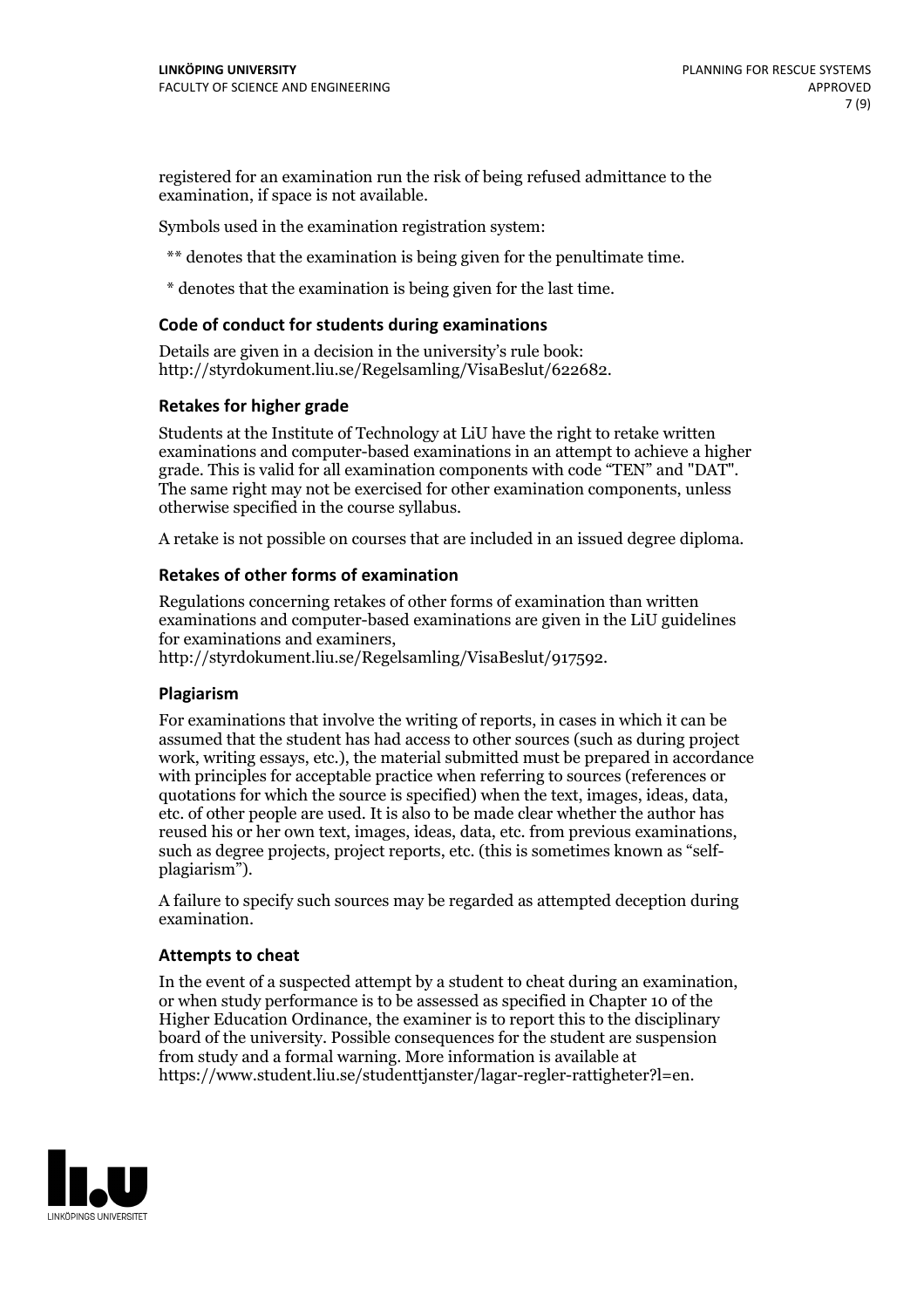### **Grades**

The grades that are preferably to be used are Fail (U), Pass (3), Pass not without distinction  $(4)$  and Pass with distinction  $(5)$ .

- 1. Grades U, 3, 4, 5 are to be awarded for courses that have written
- examinations. 2. Grades Fail (U) and Pass (G) may be awarded for courses with <sup>a</sup> large degree of practical components such as laboratory work, project work and group work. 3. Grades Fail (U) and Pass (G) are to be used for degree projects and other
- independent work.

#### **Examination components**

- 
- 1. Grades U, 3, 4, <sup>5</sup> are to be awarded for written examinations (TEN). 2. Examination components for which the grades Fail (U) and Pass (G) may be awarded are laboratory work (LAB), project work (PRA), preparatory written examination (KTR), oral examination (MUN), computer-based
- examination (DAT), home assignment (HEM), and assignment (UPG). 3. Students receive grades either Fail (U) or Pass (G) for other examination components in which the examination criteria are satisfied principally through active attendance such as other examination (ANN), tutorial group
- (BAS) or examination item (MOM). 4. Grades Fail (U) and Pass (G) are to be used for the examination components Opposition (OPPO) and Attendance at thesis presentation (AUSK) (i.e. part of the degree project).

For mandatory components, the following applies: If special circumstances prevail, and if it is possible with consideration of the nature of the compulsory component, the examiner may decide to replace the compulsory component with another equivalent component. (In accordance with the LiU Guidelines for education and examination for first-cycle and second-cycle education at Linköping University, http://styrdokument.liu.se/Regelsamling/VisaBeslut/917592).

For written examinations, the following applies: If the LiU coordinator for students with disabilities has granted a student the right to an adapted examination for a written examination in an examination hall, the student has the right to it. If the coordinator has instead recommended for the student an adapted examination or alternative form of examination, the examiner may grant this if the examiner assesses that it is possible, based on consideration of the course objectives. (In accordance with the LiU Guidelines for education and examination for first-cycle and second-cycle education at Linköping University, http://styrdokument.liu.se/Regelsamling/VisaBeslut/917592).

The examination results for a student are reported at the relevant department.

### **Regulations (applyto LiU in its entirety)**

The university is a government agency whose operations are regulated by